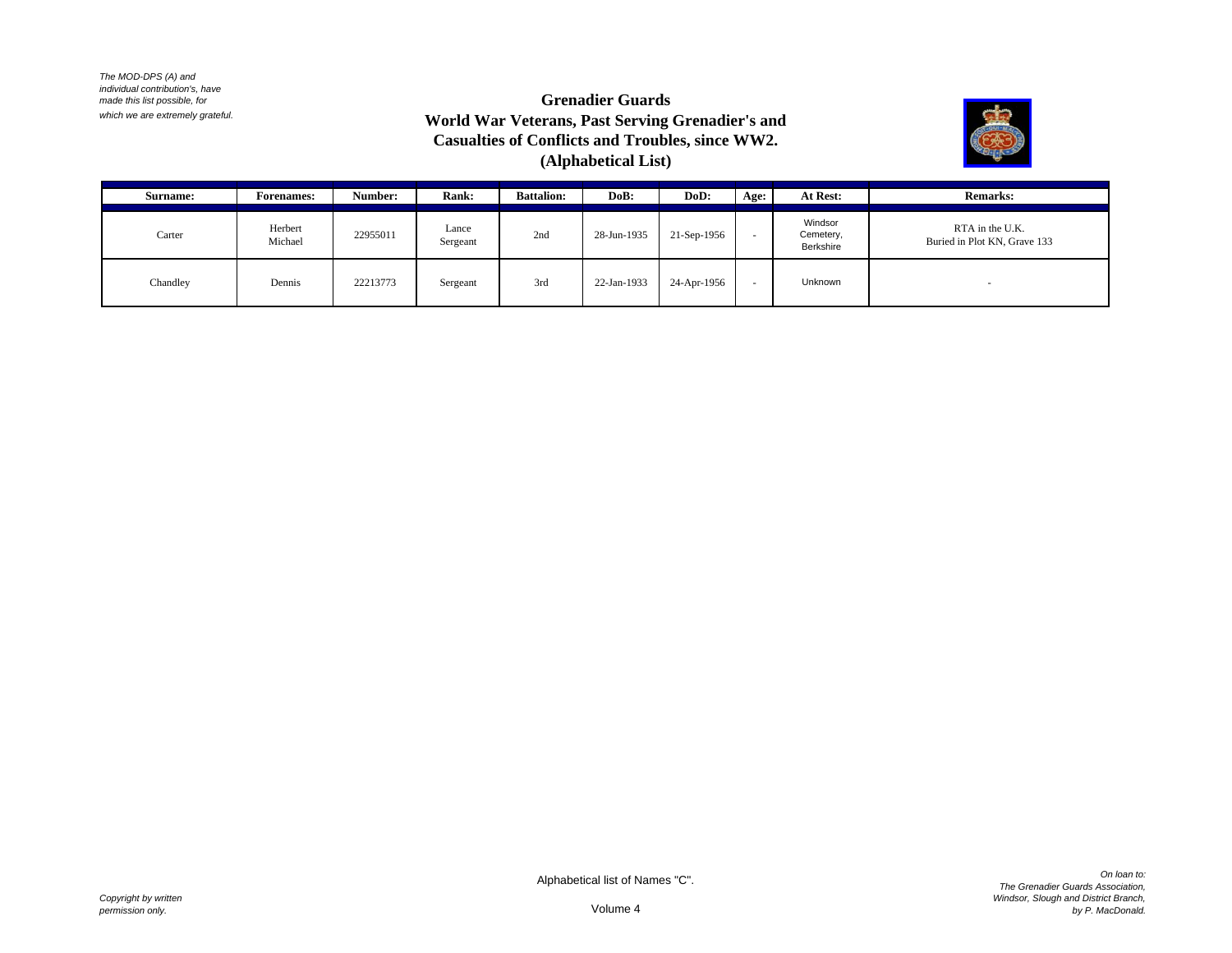#### **Grenadier Guards World War Veterans, Past Serving Grenadier's and Casualties of Conflicts and Troubles, since WW2. (Alphabetical List)**



| <b>Surname:</b> | <b>Forenames:</b> | Number: | <b>Rank:</b>                    | <b>Battalion:</b> | DoB:       | DoD:       | Age: | At Rest: | <b>Remarks:</b>                                                                                                                                                                                                                                                                                                                                                                                        |
|-----------------|-------------------|---------|---------------------------------|-------------------|------------|------------|------|----------|--------------------------------------------------------------------------------------------------------------------------------------------------------------------------------------------------------------------------------------------------------------------------------------------------------------------------------------------------------------------------------------------------------|
| Chant           | Darren<br>(Daz)   |         | Regimental<br>Sergeant<br>Major | 1st               | 5-Sep-1969 | 3-Nov-2009 | 42   | Unknown  | Warrant Officer 1st Class (R.S.M) Chant was born in<br>Walthamstow on 5 September 1969. He completed his<br>basic training at the Guards Depot, Pirbright, in 1986<br>and was deployed to South Armagh, Northern Ireland,<br>in 1993.<br>WO1 (R.S.M) Chant leaves behind his beloved wife<br>Nausheen or 'Sheenie'. He also has three children from<br>a previous marriage, Connor, Victoria and Adam. |

Warrant Officer Class 1 (Regimental Sergeant Major) Darren Chant along with two other Grenadier Guards; Sergeant Matthew Telford, Guardsman Jimmy Major and two members of Royal Military Police. Corporal Steven Boote and Corporal Nicholas Webster-Smith were killed in Afghanistan on 3rd November 2009, in an incident at a police checkpoint in Nad e-Ali. The soldiers were part of a mixed team from the 1st Battalion Grenadier Guards. The team had been tasked with mentoring a number of members of the Afghan National Police at the checkpoint. The Grenadier Guards Battle Group had identified the need for increased mentoring of the Afghan National Police within its area of operations. WO1 (R.S.M) Chant and his team were sent to a police checkpoint of vital importance as it provided protection to the bazaar area of Nad e-Ali where the Battle Group's Forward Operating Base is located.



After an attachment to the Pathfinder Platoon from 1997 to 1999, he returned to the 1st Battalion Grenadier Guards before being posted to the Royal Military Academy Sandhurst (RMAS) as a Colour Sergeant instructor until 2003. At Sandhurst WO1 (R.S.M) Chant quickly made a name for himself with his straight-talking, no nonsense approach to training and soldiering. After two years at Sandhurst, WO1 (R.S.M) Chant rejoined the 1st Battalion. As Company Sergeant Major of Inkerman Company he deployed to Bosnia from Sept 2004 to June 2005 as part of NATO's, and latterly the European Union's, peacekeeping operation. On return from Bosnia he was posted back to RMAS as a C.S.M from Aug 2005 until Dec 2006 where he met his future wife Nausheen.

After a year at RMAS he returned to the 1st Battalion, firstly as a Liaison Officer for the battalion while deployed to Afghanistan on Operation HERRICK 6 in 2007. On return to the UK he took up the post of R.O.S (Technica summer of 2008 he was appointed Sergeant Major and moved with the 1st Battalion to London, and on to pre-deployment training. In Sept 2009 he deployed to Afghanistan on Operation HERRICK 11 as Sergeant Major of the 1st Battalion Grenadier Guards.

Lieutenant Colonel Roly Walker, Commanding Officer, 1st Battalion Grenadier Guards, said: "Darren Chant, the 'Sarn't Major', died only a few hours ago, at the hands of men he was helping. His death is profoundly sad for th Guards and our Battle Group. "He was the senior soldier, and cast from the original model of a Guards Regimental Sergeant Major. He was such a big character. He knew the answer to all our problems; he could make anyone lau he worked tirelessly for everyone in the Battle Group. "Daz was an immaculate Regimental Sergeant Major and it was a tremendous honour and privilege to have known him, to have drank with him, to have laughed with him, and been a Grenadier alongside him.

Major Mark 'Vince' Gaunt "He relished the opportunity to put himself where his soldiers were. He had a deep instinctive wish to make a positive difference to the lives of our soldiers and the Afghans, so he put himself for understand the operation from the ground up. "And thus he found himself commanding a team from the Headquarters, working with the Afghan police in a small village in southern Afghanistan. In a few short weeks he'd changed relationship between the police and the villagers for the better. "To them he was the face of integrity and professional conduct, and on him rested their hopes for a better future. But his success was a threat, and he was down. "The sun has set here in Afghanistan, and with it has gone a tremendously brave soldier and personal friend, taken down in his prime. He had such a bright military career ahead as a Late Entry Commissioned Officer. H journey home now, borne with all the dignity this proud man deserves, to an adoring family. They can be so proud of him. "All that remains here is an enormous gap in our ranks; but in time our memories of him will overfill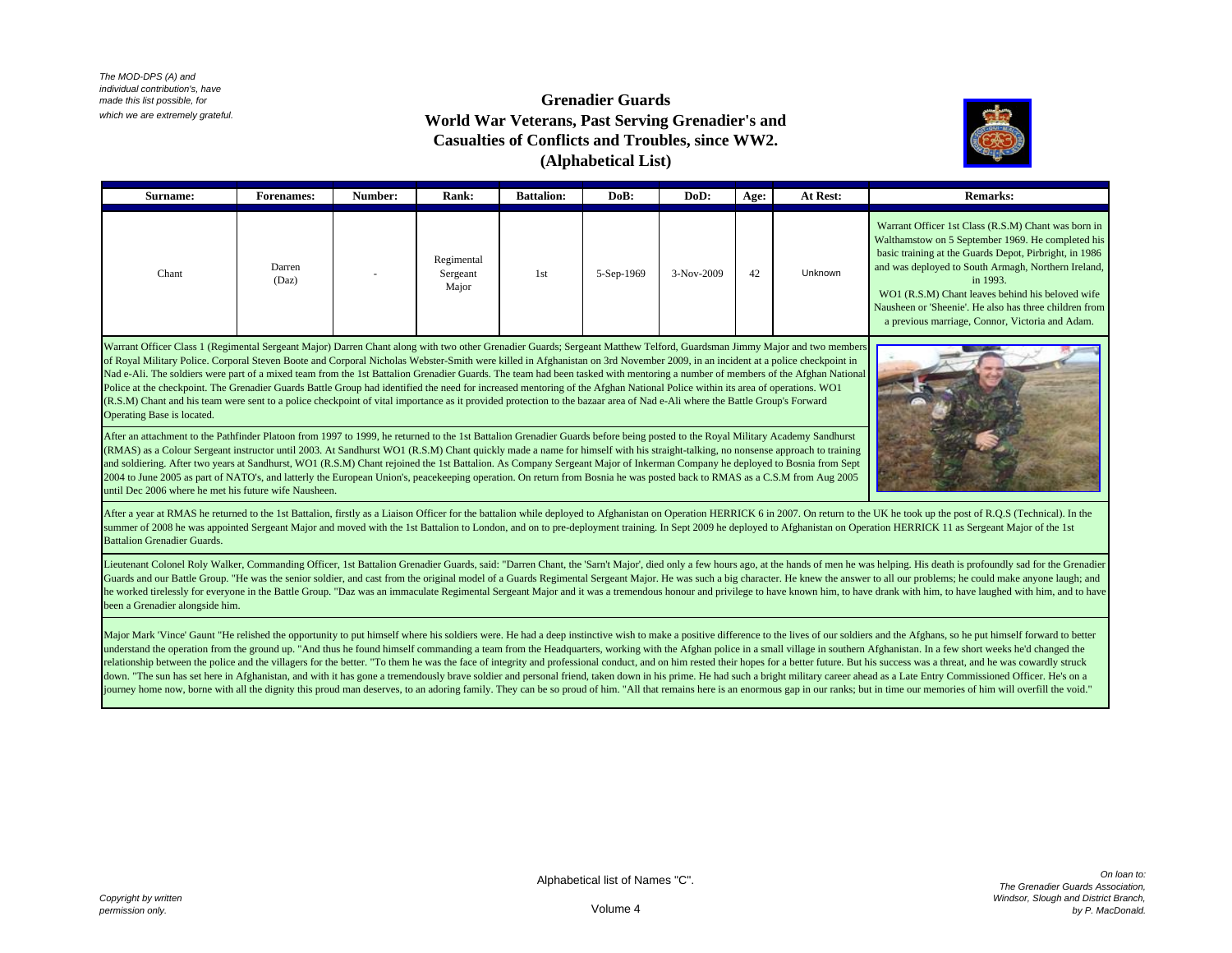# **Grenadier Guards World War Veterans, Past Serving Grenadier's and Casualties of Conflicts and Troubles, since WW2. (Alphabetical List)**



| Surname:                                                                                                                                                                                                                                                                                                                                                                                                                                                                                                                                                                                                                                                                                          | <b>Forenames:</b>                                                                                                                                                                                                                                               | Number:  | Rank:                                                                                                                                                                                                                                                                                                                                                                                                | <b>Battalion:</b>                                                                                                                                                                                                                                         | DoB:                                                                                                            | DoD:                                                                                                                                                                                                                                                           | Age:                                                                         | At Rest:                                            | <b>Remarks:</b>                                                                                                                                                                                                                                                                                                                                                                                                                                                                                                                                       |
|---------------------------------------------------------------------------------------------------------------------------------------------------------------------------------------------------------------------------------------------------------------------------------------------------------------------------------------------------------------------------------------------------------------------------------------------------------------------------------------------------------------------------------------------------------------------------------------------------------------------------------------------------------------------------------------------------|-----------------------------------------------------------------------------------------------------------------------------------------------------------------------------------------------------------------------------------------------------------------|----------|------------------------------------------------------------------------------------------------------------------------------------------------------------------------------------------------------------------------------------------------------------------------------------------------------------------------------------------------------------------------------------------------------|-----------------------------------------------------------------------------------------------------------------------------------------------------------------------------------------------------------------------------------------------------------|-----------------------------------------------------------------------------------------------------------------|----------------------------------------------------------------------------------------------------------------------------------------------------------------------------------------------------------------------------------------------------------------|------------------------------------------------------------------------------|-----------------------------------------------------|-------------------------------------------------------------------------------------------------------------------------------------------------------------------------------------------------------------------------------------------------------------------------------------------------------------------------------------------------------------------------------------------------------------------------------------------------------------------------------------------------------------------------------------------------------|
| Chapman<br>(M.M)                                                                                                                                                                                                                                                                                                                                                                                                                                                                                                                                                                                                                                                                                  | H.                                                                                                                                                                                                                                                              | 12795    | Private                                                                                                                                                                                                                                                                                                                                                                                              | Grenadier<br>Guards                                                                                                                                                                                                                                       |                                                                                                                 |                                                                                                                                                                                                                                                                |                                                                              | Unknown                                             | Awarded Military Medal, as noted in<br>4th Supplement of The London Gazette,<br>dated 28th January 1918.<br>Family connection Hintmore,<br>"County not known"                                                                                                                                                                                                                                                                                                                                                                                         |
| Chriscoli<br>(M.M)                                                                                                                                                                                                                                                                                                                                                                                                                                                                                                                                                                                                                                                                                | Joseph<br>Patrick                                                                                                                                                                                                                                               | 22213172 | Lance<br>Corporal                                                                                                                                                                                                                                                                                                                                                                                    | 3rd                                                                                                                                                                                                                                                       | 17-Aug-1916                                                                                                     | 12-Mar-1949                                                                                                                                                                                                                                                    | 33                                                                           | Cheras Road<br>Cemetery,<br>Kuala Lumpur,<br>Malaya | Joseph Patrick Chriscoli of Manchester Road,<br>Warrington, Cheshire, was the eldest son of<br>Mr & Mrs Michael Chriscoli and brother to<br>Albert & Thomas, who served in the<br>Army & RAF respectively.<br>Joseph Chriscoli had enlisted for a second time with the<br>Grenadiers Guards, having previously been awarded<br>the Military Medal whilst serving with them in Italy,<br>during 1944. He was subsequently killed when<br>ambushed by terrorists near Kajang, Kuala Lumpar,<br>Malaya during operations.<br>Buried in Row 16, Grave 937 |
| $07\text{th } \texttt{Coulbmod} \text{ } \text{Re}\text{ } \text{nulling } \text{ } \texttt{Contr} \\ \{L\text{rry } \text{5\text{-}etich} \}$<br>3-JINO. 3465<br>$$ by Chinach<br>awa manchester Rd<br>Marington<br>Donr Siv,<br>Uith reforemee to your application for Voluntary<br>Snlistenst you are requesed to present yourself for Hodiesl<br>Synmination of<br>Go :  /po on Monday. Oct 28 Me<br>You should resort to floor No. 19.1. and bring with<br>=1fAY<br>year -<br>Martings Jarliches, Nations Registration Card, N.H. Insurance Card.<br>Martings Jarlicheste, Chairrens Nirth Cortificates or School, It under<br>the age of 120 years, you Nirth Cortificate or School Lacying | Joseph was educated at St Mary's School, Warrington, and was employed at Ryland's<br>Brothers, Wire Manufacturers of Warrington when he applied for voluntary enlistment<br>to the army on the 26th Oct 1940, subsequently joining the Grenadier Guards. He was |          | The following additional information was submitted by the Chriscoli family;<br>regarded as an all-round sportsman having played football for the local Boy's Club,<br>Centre-three-Quarter for Liverpool Stanley, Rugby League Club and was also a<br>Boxing enthusiast winning several Service Cups and Trophies, at one stage being<br>"Light Heavyweight" champion of the Middle East during WW2. | <b>22213172 L/CORPORAL</b><br>P CHRISCOLI, MM<br><b>GRENADIER GUARDS</b><br>2TH MARCH 1949 AGE 37                                                                                                                                                         |                                                                                                                 |                                                                                                                                                                                                                                                                |                                                                              |                                                     |                                                                                                                                                                                                                                                                                                                                                                                                                                                                                                                                                       |
| Cortificate.<br>If passed iit you will probably be despatched to your Unit<br>Please netify me i unable to attend.<br>Do not give up your employment until you have been emlisted.<br>Wajor.<br>1/c 87th Cembined Rosrutting Centre.<br>8022:- Transport Services from City:- Nus.41.42,95                                                                                                                                                                                                                                                                                                                                                                                                        |                                                                                                                                                                                                                                                                 |          |                                                                                                                                                                                                                                                                                                                                                                                                      | L/Cpl: Joseph Patrick Chriscoli, M.M., was awarded the Military Medal for his action<br>during an attack on the 17th Sept 1944 on a "German Machine Gun Post" on Mount<br>Peschiena, Italy. He was de-mobbed from The Grenadier Guards in 1947 and became |                                                                                                                 | butler to The Lord Mayor of London, working at The Mansion House, London. He<br>declared to his mother that "Civvy-Street was too quiet" and he Re-Enlisted in the<br>army, once again joining The Grenadier Guards, and was subsequently posted to<br>Malaya. | WHATEVER TLSE LEAIL TO DO.<br><b>TLL NEVER FAIL</b><br>THINK OF YOU DEAR SON |                                                     |                                                                                                                                                                                                                                                                                                                                                                                                                                                                                                                                                       |
| Letter of Enlistment, 26th October 1940                                                                                                                                                                                                                                                                                                                                                                                                                                                                                                                                                                                                                                                           |                                                                                                                                                                                                                                                                 |          |                                                                                                                                                                                                                                                                                                                                                                                                      |                                                                                                                                                                                                                                                           | Additional information can be seen on Web-Page: "None World War",<br>under sub-section "Lance Corporals: (M.M)" |                                                                                                                                                                                                                                                                |                                                                              |                                                     |                                                                                                                                                                                                                                                                                                                                                                                                                                                                                                                                                       |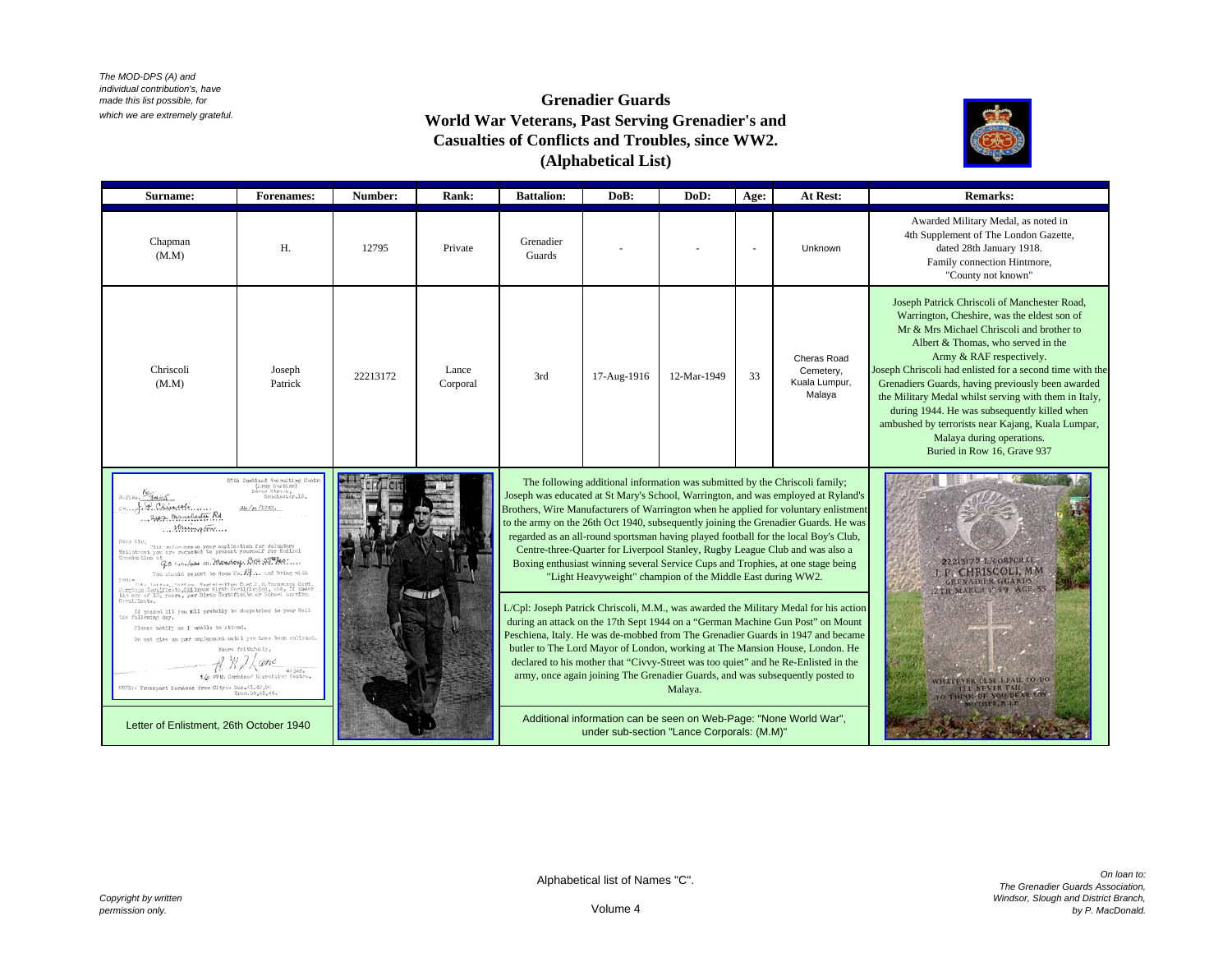# **Grenadier Guards World War Veterans, Past Serving Grenadier's and Casualties of Conflicts and Troubles, since WW2. (Alphabetical List)**



| Surname:              | <b>Forenames:</b> | Number:  | Rank:             | <b>Battalion:</b>   | DoB:        | DoD:        | Age:     | At Rest:                                                  | <b>Remarks:</b>                                                                                                                                                                                                                                      |
|-----------------------|-------------------|----------|-------------------|---------------------|-------------|-------------|----------|-----------------------------------------------------------|------------------------------------------------------------------------------------------------------------------------------------------------------------------------------------------------------------------------------------------------------|
| Churchill             | Leslie<br>George  | 23252050 | Lance<br>Sergeant | Grenadier<br>Guards | 1-Jul-1937  | 19-Nov-1958 | $\sim$   | Unknown                                                   | RTA in the U.K.                                                                                                                                                                                                                                      |
| Churchman             | R.P.J.            | 2625303  | Sergeant          | 2nd                 | 26-Jun-1926 | 27-Dec-1983 | $\sim$   | St. Mary 's Church<br>Caterham,<br>Surrey                 | Died out of Service, but buried in Guards<br>Plot with stone by the Regiment.<br>Buried in Plot D, Grave 35                                                                                                                                          |
| Clarke                | Peter<br>Rupert   | 2627366  | Lance<br>Sergeant | 1st                 | 26-Mar-1927 | 8-May-1948  | $\sim$   | Khayat Beach<br>Military Cemetery,<br>Haifa, Israel       | Understood to have enlisted in Ipswich<br>on 1st February 1948, and joined the<br>2nd Battalion. He was transferred to the<br>1st Battalion, prior to Palestine posting.<br>Killed by Terrorist's in Palestine.<br>Buried in Plot F, Row A, Grave 15 |
| $\rm{Clegg}$<br>(M.M) | Η.                | 20573    | Private           | Grenadier<br>Guards |             |             | $\sim$   | Unknown                                                   | Awarded Military Medal, as noted in<br>4th Supplement of The London Gazette,<br>dated 28th January 1918.<br>Family connection Accrington,<br>Lancashire                                                                                              |
| Cobb                  | Francis<br>Leslie | 24341704 | Lance<br>Sergeant | SAS                 | 12-Aug-1955 | 15-Mar-1983 | $\sim$   | Aldershot<br>Military Cemetery,<br>Hampshire              | Died from Heat Exhaustion whilst on<br>SAS Jungle Training, in Brunei.<br>Buried in Plot C, Grave 112                                                                                                                                                |
| Cobbold               | David<br>Michael  | 24513942 | Guardsman         | Grenadier<br>Guards | 27-Feb-1963 | 28-Feb-1984 | $\omega$ | Cremated.<br>Chichester,<br>Sussex                        | RTA in the U.K.                                                                                                                                                                                                                                      |
| Collins               | Ross<br>Marshall  | 25009784 | Bandsman          | Regimental<br>Band  | 5-Jul-1975  | 23-Aug-1997 | $\sim$   | Unknown                                                   | Died in the U.K.                                                                                                                                                                                                                                     |
| Cooke                 | W.                | ÷        | Guardsman         | Grenadier<br>Guards | ä,          | 3-Jul-1925  | $\sim$   | All Saints<br>Churchyard<br>Extension.<br>Orpington, Kent | Buried in Grave 75                                                                                                                                                                                                                                   |